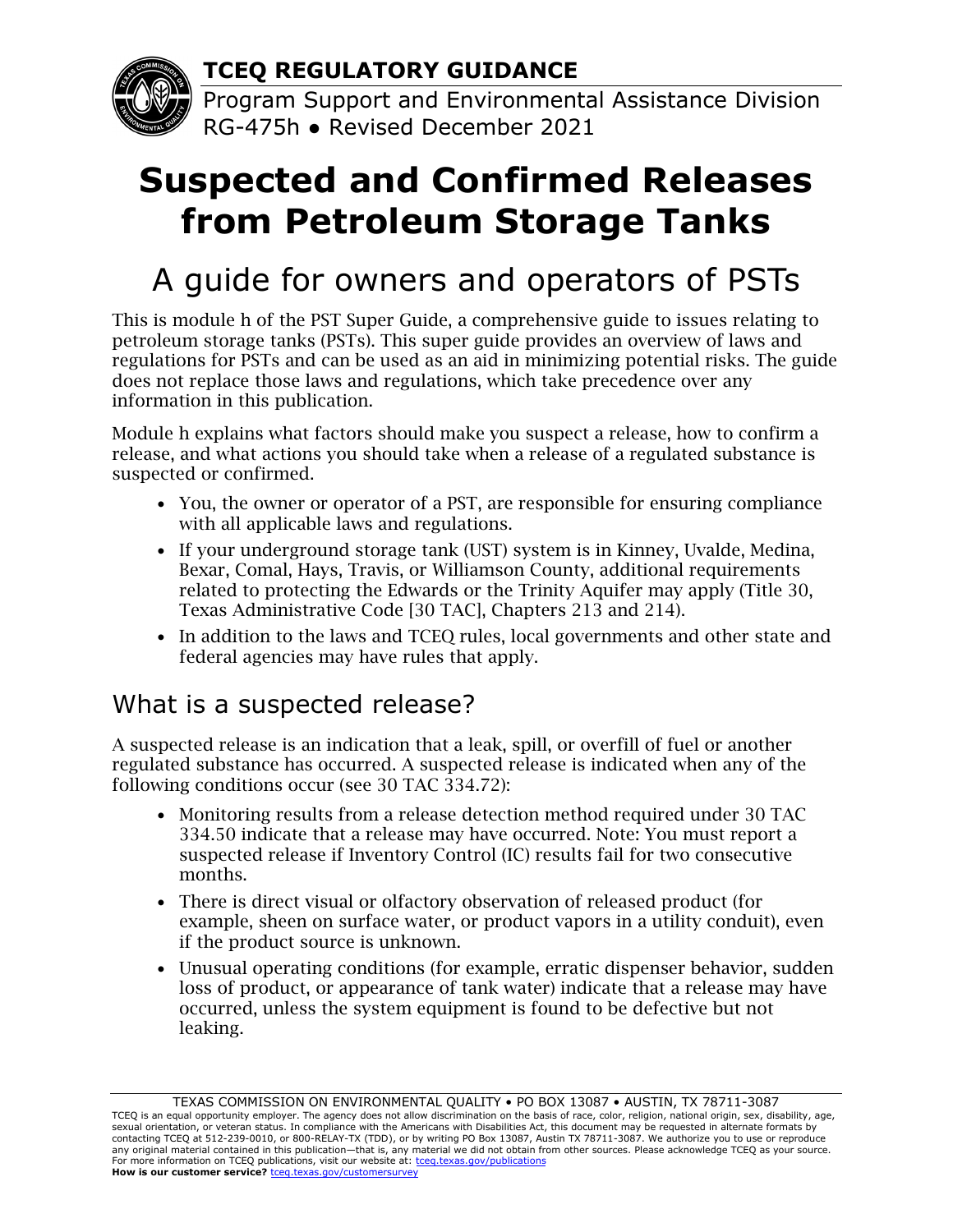- The interstitial monitor indicates a breach in the primary wall or secondary barrier.
- Statistical inventory reconciliation (SIR) and IC is the release detection method, and you receive a "fail" from the SIR vendor (this finding must be reported to TCEQ within 24 hours), or results are "inconclusive" and cannot be quantified as "pass" (this finding must be reported to TCEQ within 72 hours).
- A spill bucket or sump appears to be leaking.

#### What is a confirmed release?

A confirmed release occurs when environmental contamination is present, and the source of the contamination is known, as demonstrated by any of the following:

- Product is discovered in observation wells or other secondary containment portions of the PST system.
- Any spill or overfill from a PST system that results in a release into groundwater, surface water, or subsurface soils that exceeds 25 gallons or causes a sheen on nearby surface water.
- Any spill or overfill from a PST that is less than 25 gallons and cannot be cleaned up within 24 hours of the spill.
- Analytical results of samples collected during removal of a PST system from service or from a real estate transfer show contamination.
- Environmental contamination is found in the course of investigating a suspected release, or the source of a previously discovered unknown release is identified.

### What actions should I take if I suspect a release?

If a leak is suspected, you must do the following to respond to a suspected release and to determine the extent of any environmental damage (see 30 TAC 334.74):

- 1. If leak-detection equipment or processes indicate a possible release, then they should be evaluated to determine if they are defective and, if so, they should be repaired or corrected.
- 2. Suspected releases must be reported to TCEQ within 24 hours (or 72 hours if the suspected release is due to inconclusive SIR results). You may use the [TCEQ PST](https://www.tceq.texas.gov/goto/20097) [Incident Report Form](https://www.tceq.texas.gov/goto/20097) [1](#page-1-0) (TCEQ-20097). You may email your completed form to [pstrpr@tceq.texas.gov,](mailto:pstrpr@tceq.texas.gov) fax it to 512-239-2216, or relay the information from the form by calling 512-239-2200.
- 3. You must investigate the suspected release by either of the following methods within 30 days:
	- a. Conduct a tightness test and a secondary containment test to determine if any leaks are present in the tank and associated piping. Please note that a licensed, on-site supervisor is required to perform the tightness test if it is conducted as part of an installation, repair, or removal of a regulated UST.

<span id="page-1-0"></span><sup>1.</sup> www.tceq.texas.gov/goto/20097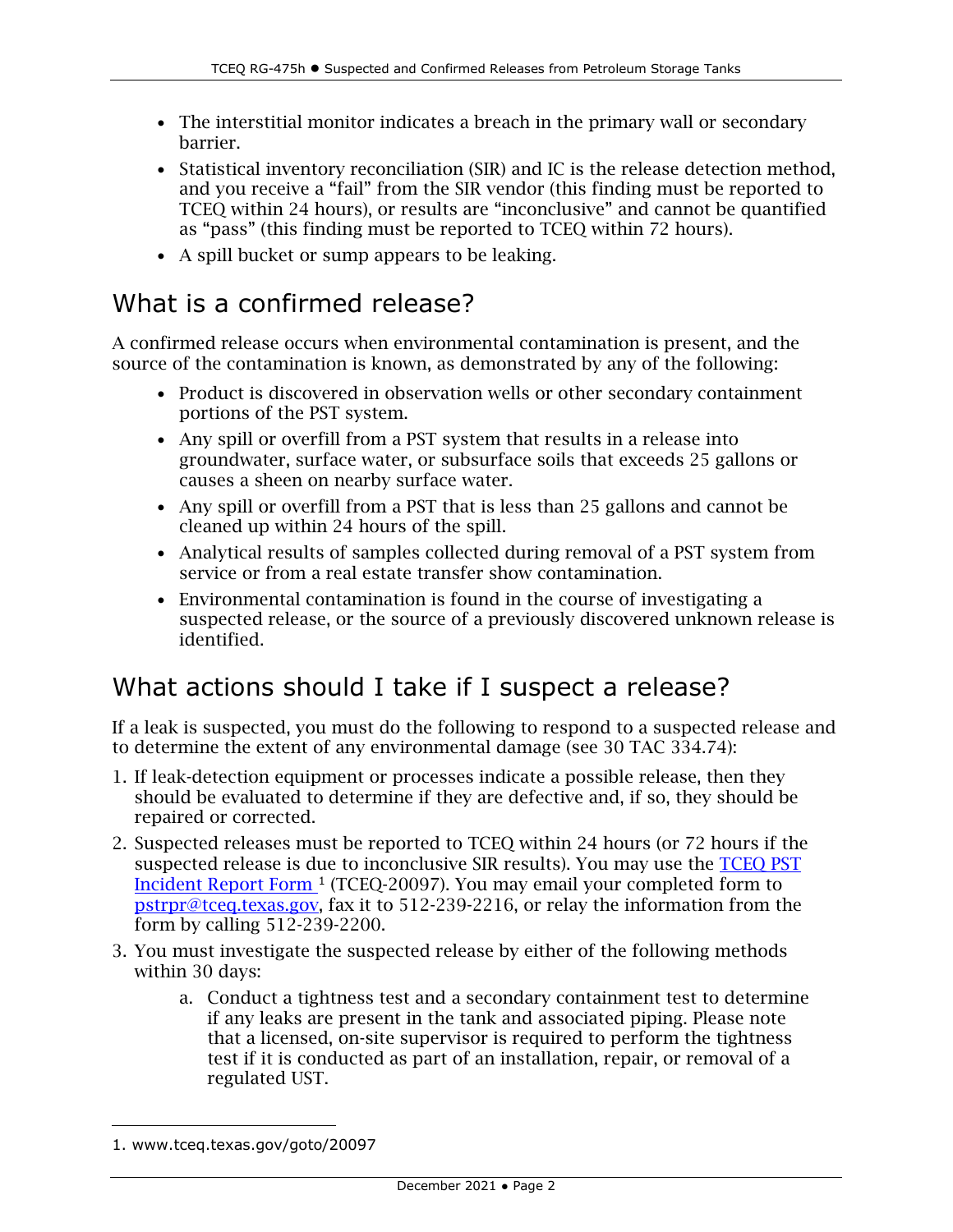- b. Conduct a site check of the associated area. The site check includes sampling and must be conducted in accordance with 30 TAC 334.74(2).
- 4. You must submit a release determination report (RDR) documenting the results of the suspected release investigation to the agency. If testing indicates that a release has not occurred at the site, include a detailed description of the investigative procedures that you followed. This report must:
	- a. Be submitted within 45 days after the first observation of the suspected release.
	- b. Include the results of all tests or monitoring performed and a statement that you sign certifying that the requirements of the investigative procedure have been met. Use the [RDR Form](https://www.tceq.texas.gov/goto/00621) <sup>[2](#page-2-0)</sup> (TCEQ-00621), available online.
- 5. If investigation results confirm a release has occurred, you must repair or replace any portions of the system that are found to be leaking and begin further investigation and corrective action.

The reporting schedule for PST releases is summarized in Table 1.

| Time Frame <sup>3</sup>                    | <b>Scenario or Description</b>                                                                                                         | <b>Required Report or Form<sup>4</sup></b>                   |
|--------------------------------------------|----------------------------------------------------------------------------------------------------------------------------------------|--------------------------------------------------------------|
| Within 24 hours of<br>suspecting a release | Report all suspected releases<br>to TCEQ (30 TAC 334.72).                                                                              | PST Program Incident Report<br>form (TCEQ-20097)             |
| Within 30 days of suspecting<br>a release  | Conduct system test, site<br>check, or other approved<br>procedure to investigate and<br>confirm suspected release<br>(30 TAC 334.74). | N/A                                                          |
| Within 45 days of suspecting<br>a release  | Report investigation of a<br>suspected release where<br>ultimately, no release was<br>found (30 TAC 334.74(3)).                        | <b>PST Release Determination</b><br>Report form (TCEQ-00621) |
| Within 24 hours of release<br>confirmation | Report all confirmed releases<br>to TCEQ (30 TAC 334.76).                                                                              | <b>PST Program Incident Report</b><br>form (TCEQ-20097)      |
| Within 20 days of release<br>confirmation  | Report a confirmed release,<br>whether above or below<br>action levels (30 TAC<br>334.77(b)).                                          | <b>PST Release Determination</b><br>Report form (TCEQ-00621) |
| Within 45 days of release<br>confirmation  | Conduct site assessment and<br>submit report (30 TAC<br>$334.78(c)$ ).                                                                 | <b>Assessment Report Form</b><br>(TCEQ-00562)                |

<span id="page-2-0"></span><sup>2.</sup> www.tceq.texas.gov/goto/00621

<span id="page-2-1"></span><sup>3.</sup> Another schedule may be approved or required by the agency.

<span id="page-2-2"></span><sup>4.</sup> Another format may be approved or required by the agency.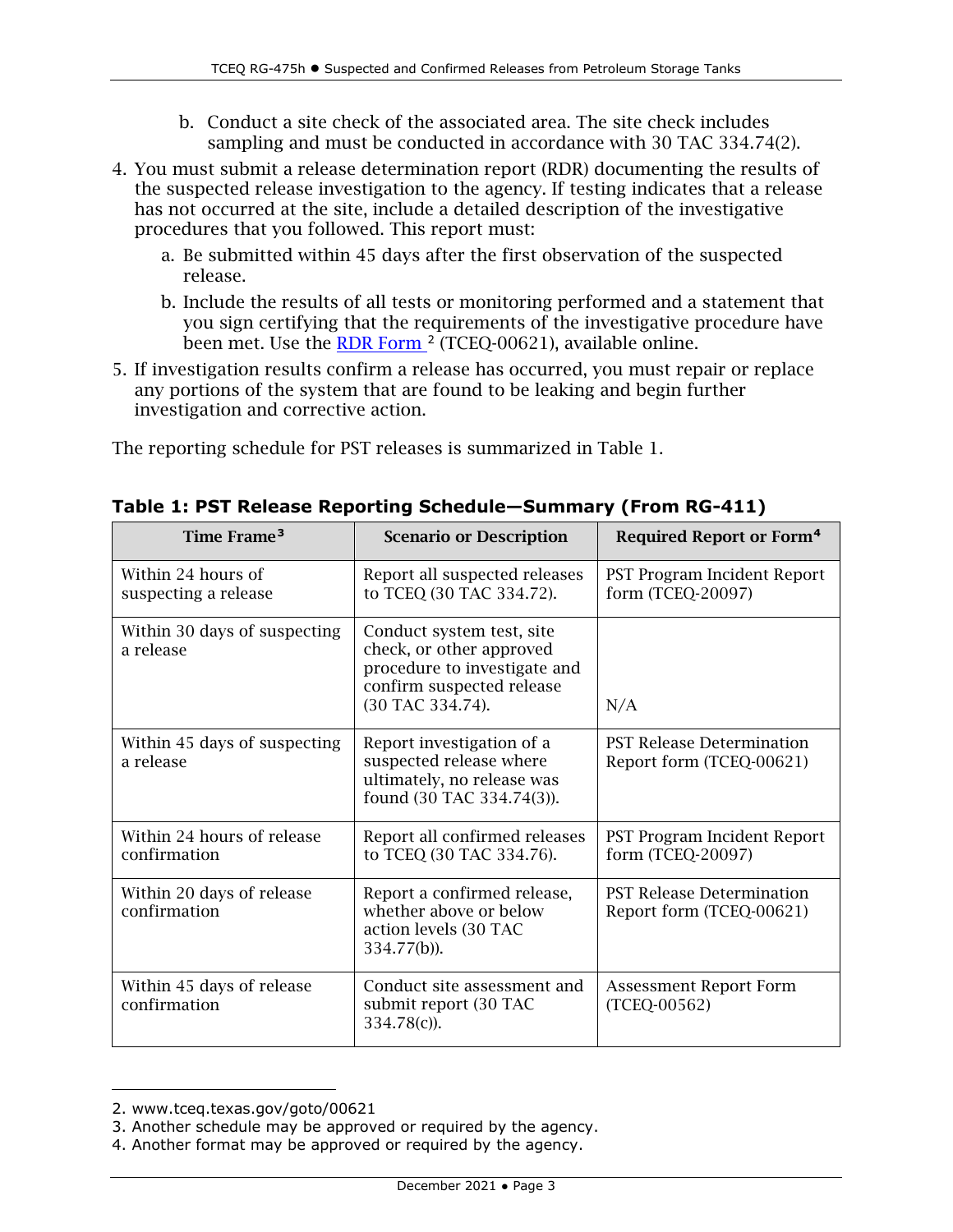#### What immediate action (initial response) should I take in the event of a confirmed release?

Unless the agency directs otherwise, you must do the following if a release is confirmed (see 30 TAC 334.76):

- 1. Stop the release and attempt to prevent further movement into the environment. It may be necessary to shut down all or part of the system immediately to avoid further release or other harm.
- 2. Identify and mitigate any fire or safety hazards posed by vapors or product. If the release presents a safety or fire hazard (for example, product or vapors are found in drinking-water wells, utility lines, buildings, or storm sewers), immediately contact your local emergency response agencies to mitigate the situation.
	- Report your confirmed release to TCEQ by contacting the Remediation Division at 512-239-2200.
- 3. Report the release to the agency within 24 hours using the [TCEQ PST Incident](https://www.tceq.texas.gov/goto/20097)  [Report Form](https://www.tceq.texas.gov/goto/20097) [5](#page-3-0) (TCEQ-20097). You may email your completed form to [pstrpr@tceq.texas.gov,](mailto:pstrpr@tceq.texas.gov) fax it to 512-239-2216, or relay the information from the form by calling 512-239-2200.

You should also:

- 1. Contact and provide your local TCEQ office with the information and mitigation response.
- 2. Isolate and contain surface spills until they are cleaned up.
- 3. Remove leaked product (if present) to the extent practicable.

### Are there additional requirements for confirmed releases?

The following requirements also apply in the event of a confirmed release:

- 1. Initial abatement measures and site check (see 30 TAC 334.77). You must perform the following abatement measures:
	- remove as much of the regulated substance from the PST system as is necessary to prevent further release to the environment;
	- visually inspect releases and prevent further migration of the substance into surrounding soils and groundwater;
	- continue to monitor and mitigate any additional fire and safety hazards from vapors that have entered into subsurface structures (such as sewers or basements);
	- remedy hazards posed by contaminated soils that are excavated or exposed as a result of release confirmation, site investigation, abatement, or corrective action activities. If these remedies include treatment or disposal of soils, you must comply with applicable state and local requirements;

<span id="page-3-0"></span><sup>5.</sup> www.tceq.texas.gov/goto/20097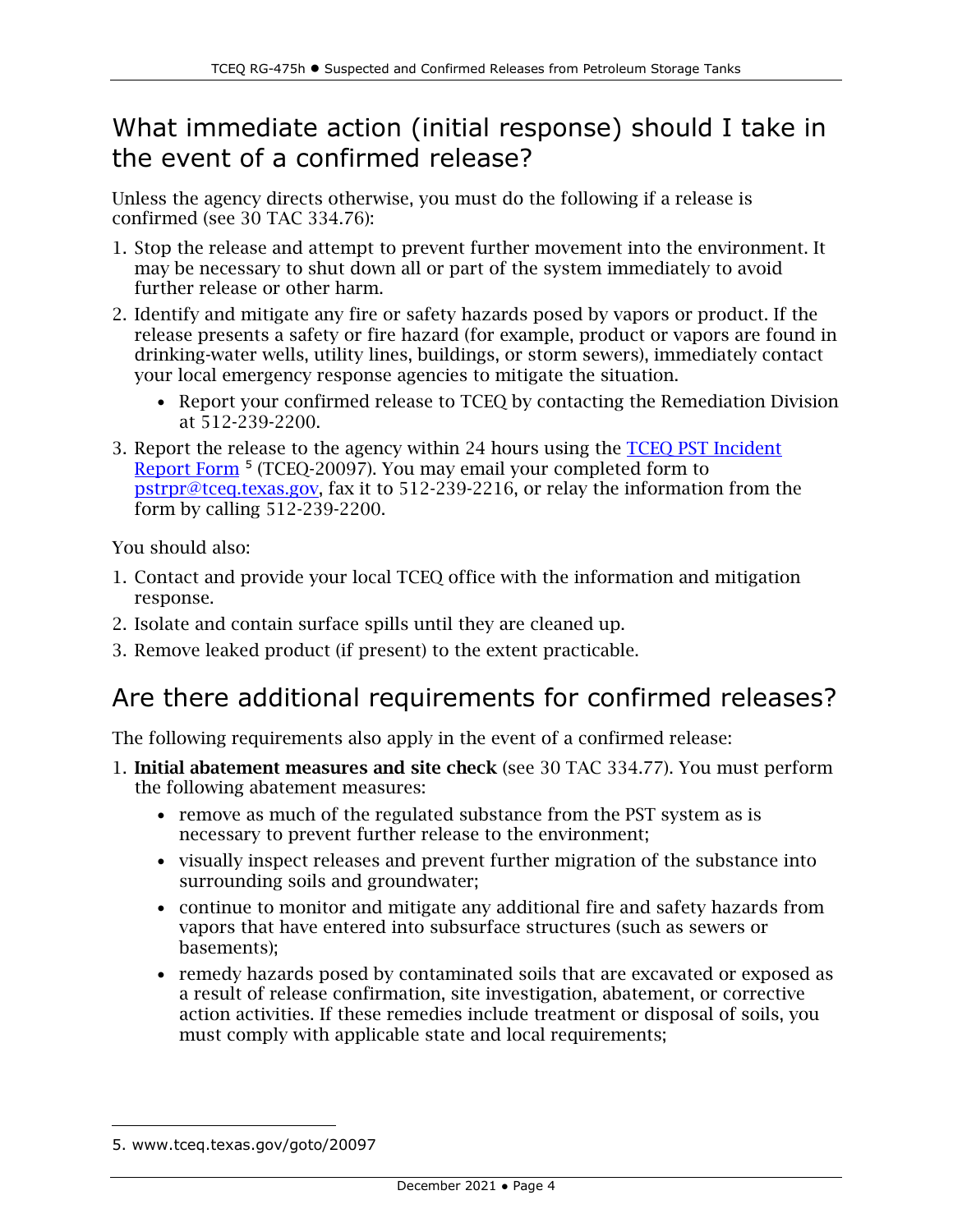- measure for the presence of a release where contamination is most likely to be present at the site, unless the presence and source of the release have been confirmed as required by 30 TAC 334.74 or the closure site assessment of 30 TAC 334.55(e);
- investigate to determine the possible presence of Non-Aqueous Phase Liquids (NAPLs) and begin NAPL removal (i.e., the portion of the product not dissolved in water or adhering to soil) as soon as practicable while meeting requirements in 30 TAC 334.79; and
- within 20 days after release confirmation, you must submit a report summarizing initial abatement steps. (Use [RDR Form](https://www.tceq.texas.gov/goto/00621) <sup>[6](#page-4-0)</sup> TCEQ-00621).
- 2. Site assessment (see 30 TAC 334.78). You must gather information about the site and the nature, cause, and estimated quantity of the release, including but not limited to, the following information obtained while confirming the release or completing initial abatement measures:
	- data describing surrounding populations, water quality, use and approximate locations of wells potentially affected by the release, subsurface soil conditions, locations of subsurface sewers, climatological conditions, and land use;
	- results of the site check and the NAPL investigations described above;
	- determination of the extent of the on-site contaminated area (soil and groundwater);
	- identification of all potential exposure pathways; and
	- classification of the site to determine the degree and nature of the release and to identify potential receptors in order to determine the degree of threat the release poses to public health and safety.

Within 45 days of release confirmation, you must submit the information collected using the **Assessment Report Form** <sup>[7](#page-4-1)</sup> (TCEQ-00562). Submit your completed form to the PST Program, TCEQ, MC-137, P.O. Box 13087, Austin, Texas 78711-3087.

- 3. Removal of NAPL (see 30 TAC 334.79). If site investigations indicate the presence of NAPL, you must remove NAPL to the maximum extent practicable (as determined by TCEQ). When removing NAPL you must meet all requirements outlined in 30 TAC 334.79.
- 4. Investigation for soil and groundwater cleanup (see 30 TAC 334.80). You must conduct investigations to determine the full extent and location of contaminated soils and the presence of groundwater contamination if any of the following conditions exist:
	- There is evidence that groundwater wells have been affected by the release.
	- The presence of NAPL is indicated. Removal of NAPL must be done in compliance with 30 TAC 334.79.
	- There is evidence that contaminated soils may be in contact with groundwater.
	- TCEQ requests an investigation, based on the potential effects of contaminated soil or groundwater on nearby surface water or groundwater resources.

<span id="page-4-0"></span><sup>6.</sup> www.tceq.texas.gov/goto/00621

<span id="page-4-1"></span><sup>7.</sup> www.tceq.texas.gov/goto/00562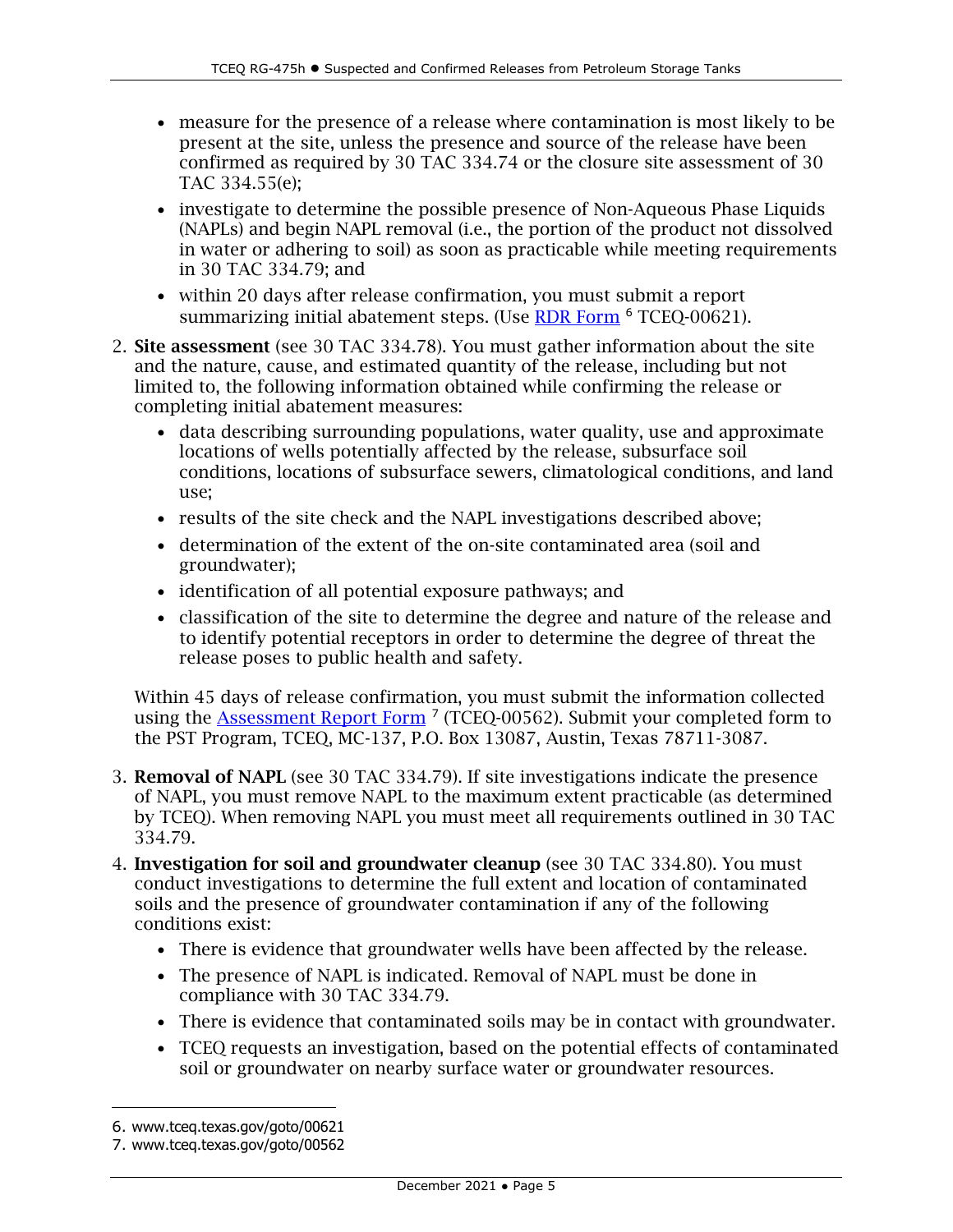- You should submit information collected to the agency as soon as practicable, or by the schedule established by TCEQ.
- 5. Corrective action plan (see 30 TAC 334.81). After reviewing the facility's investigation information, the agency may request that you develop and submit a corrective action plan for responding to contaminated soils and groundwater.

If a plan is required, you must:

- Develop and submit the plan according to the schedule and format established by the agency. *Factors considered during review of your submitted plan are outlined in 30 TAC 334.81(b)*.
- Upon approval from the agency, implement the plan, including any TCEQrequested revisions to the plan.
- Monitor, evaluate, and report the results of implementing the plan according to the schedule and format established by the agency. Note: continued monitoring of soil, vapors, groundwater, and surface water may be required.
- Submit a signed statement certifying that the requirements of 30 TAC 334.81 and the procedures in the approved corrective action plan are complete (the agency will issue a closure letter in response to the certification letter).
- 6. Public participation (see 30 TAC 334.82). If your site requires corrective action, you must provide notice to members of the public directly affected by the release and planned corrective action. Proof of the notification must be submitted to the agency within 30 days of determination that off-site assessment is required. Notice may include (but is not limited to) public notice in newspapers, certified letters to households or businesses, or personal contacts.

### Where should I report releases?

All suspected or confirmed releases should be reported to the TCEQ Remediation Division at 512-239-2200. You may use the [PST Incident Report Form](https://www.tceq.texas.gov/goto/20097) <sup>[8](#page-5-0)</sup> (TCEQ 20097) to fulfill this requirement.

Additionally, if a spill presents an imminent danger of fire, explosion, or toxic vapors, the local fire department and any other designated city officials and response personnel should be notified immediately (for example, a spill into a storm sewer could result in an explosion).

If you are using insurance as your choice of financial assurance, you should also notify your insurance company of the suspected release. Insurance policies have a time limit to report releases; failure to meet these limits may be grounds for your insurance company to deny coverage or payment.

#### What release reporting records do I need to keep?

Maintain your release detection records for at least five years. You should also keep records to document reporting and investigating activities for any releases, including the results of all system tests. For confirmed releases, also keep documentation of required corrective actions taken.

<span id="page-5-0"></span><sup>8.</sup> www.tceq.texas.gov/goto/20097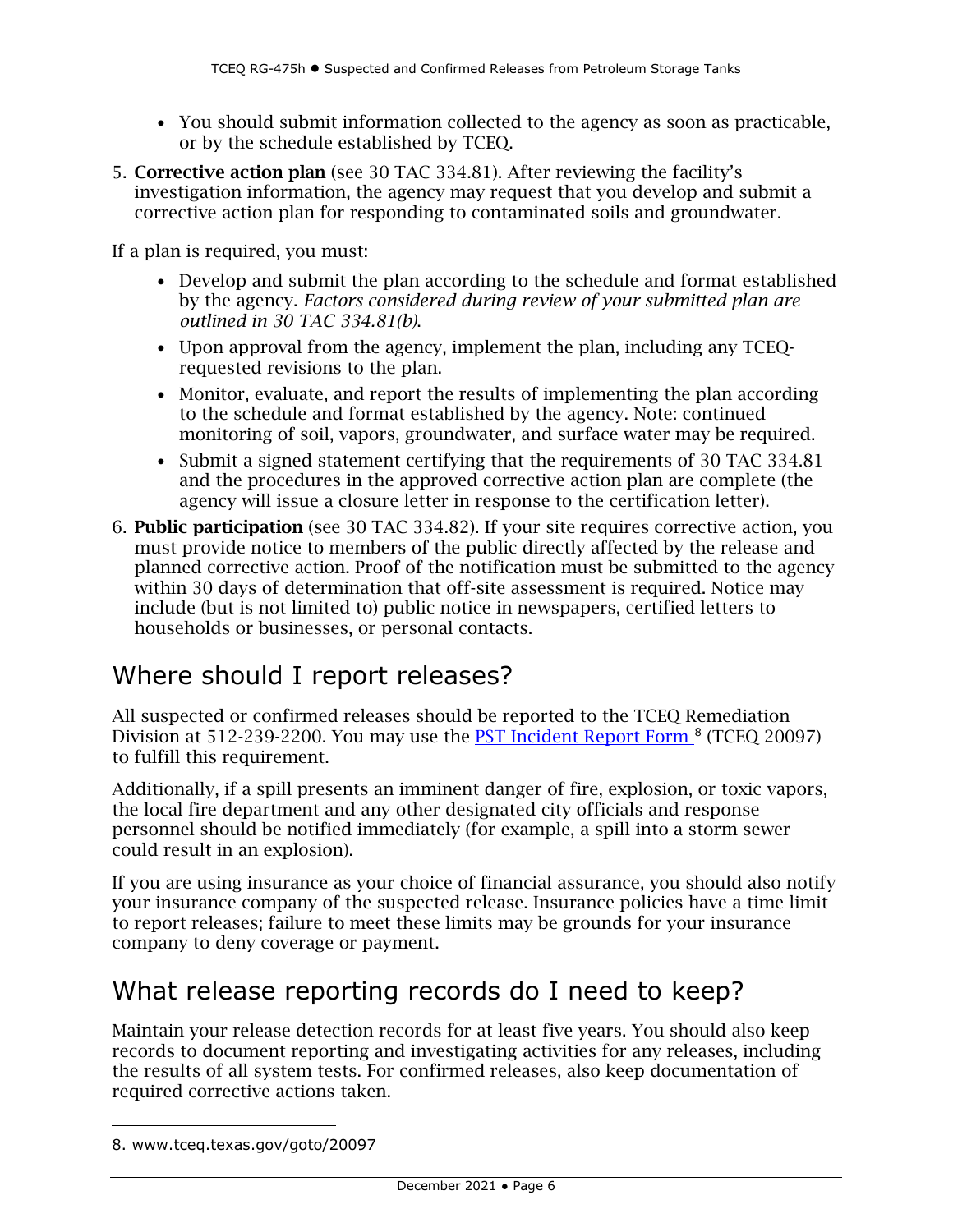#### Who can conduct major system repairs and corrective actions at my site?

Only personnel who are registered or licensed in Texas can perform major system repairs (see 30 TAC 334.401):

- Licensed UST on-site supervisors can perform actions to repair tank or piping leaks or ruptures.
- Once a release is confirmed, a leaking petroleum storage tank corrective action project manager (CAPM) and a registered corrective action specialist (CAS) must be retained to evaluate the extent of the spill, oversee site cleanup of surface and subsurface contamination, and instigate the necessary steps to ensure site closure.

#### To find UST contractors, CASs, and CAPMs within your area:

- 1. Go to our online TCEQ Search Licensing or Registration Information [9](#page-6-0) tool.
- 2. Click the "Group Search Criteria" link.
- 3. Select the appropriate "Program."
	- a. To find CAPMs and CASs, choose "Leaking Petroleum Storage Tanks Licensing (LPSTOL)" under the "Program" menu, then:
		- i. Select (or enter) the city, ZIP code, county, or TCEQ region (or a combination of these criteria).
		- ii. Click "Search."
		- iii.The screen navigates to a listing of licensed contractors within the locale you defined. Click the name of any contractor in the list, which will navigate to a new screen with details about the types of licensing the contractor holds, how to contact them, and whether the work that they perform is applicable to your site.
	- b. To find contractors for tank installation, removal, or repair services, choose "Underground Storage Tank Licensing (USTOL)" from the "Program" menu and then specify your site location (as described in 3.a.i through 3.a.iii of this heading).

*Please note that all licenses or registrations must be listed as "current," meaning that the holder has met continuing education requirements and is in good standing.*

#### Where do I find more information?

Find complete requirements in [30 TAC](http://www.tceq.texas.gov/goto/view-30tac) <sup>[10](#page-6-1)</sup> for:

- Release reporting and corrective action (30 TAC 334.71 through 334.85)
- Tanks in the Edwards Aquifer (30 TAC Chapter 213)
- Tanks over other aquifers (30 TAC Chapter 214)

<span id="page-6-1"></span><span id="page-6-0"></span><sup>9.</sup> [www2.tceq.texas.gov/lic\\_dpa/index.cfm](http://www2.tceq.texas.gov/lic_dpa/index.cfm)

<sup>10.</sup> www.tceq.texas.gov/goto/view-30tac